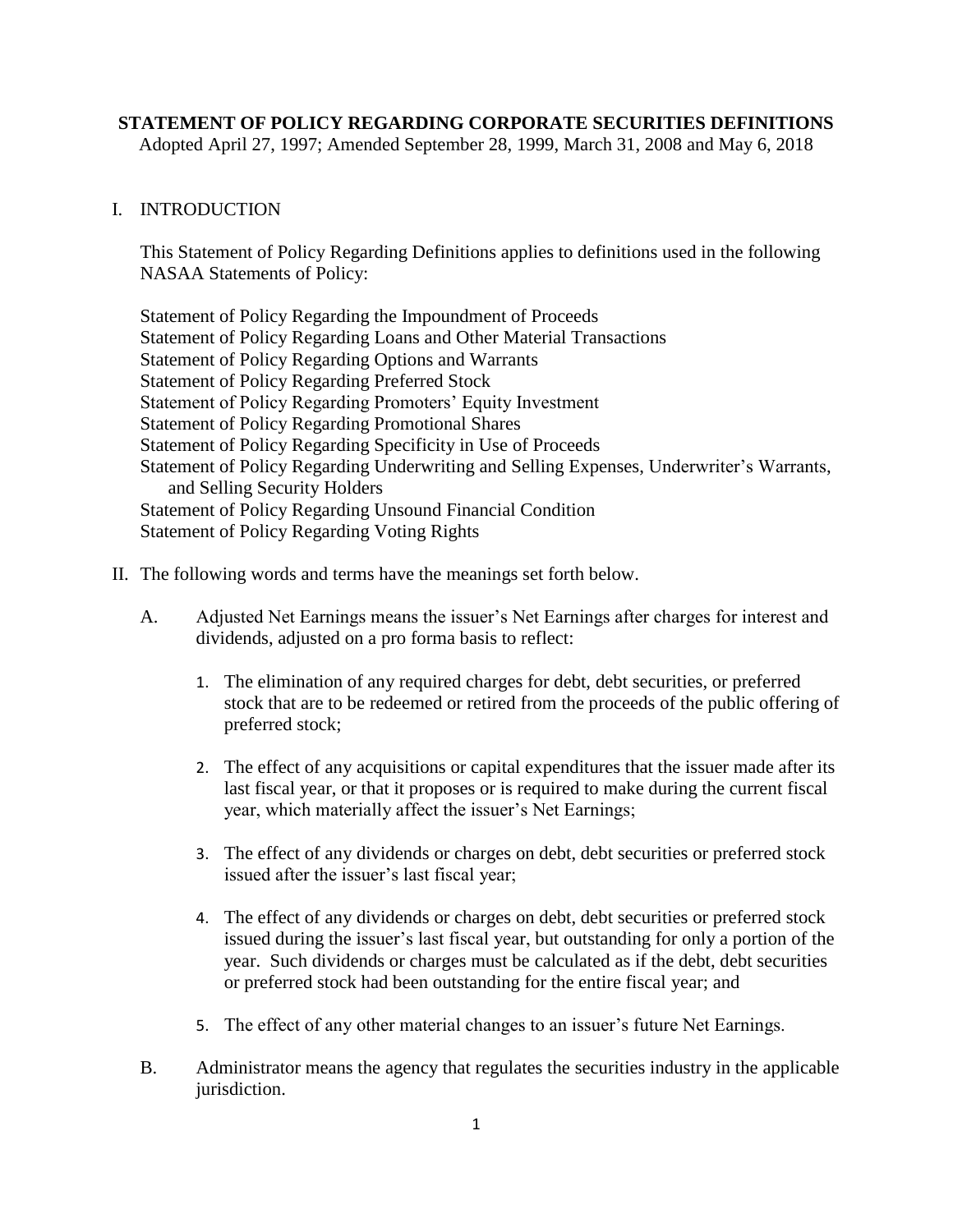- C. Affiliate means a Person who, directly or indirectly, Controls, is Controlled by, or is under common Control with a Person as defined in this statement of policy.
- D. Aggregate Revenues means the total revenues, excluding interest and extraordinary items a Person has received during:
	- 1. The last three consecutive fiscal years immediately before the public offering, and
	- 2. The period during the current fiscal year for which interim period financial information is included in the prospectus.
- E. Associate, when used to indicate a relationship with a Person, includes:
	- 1. Corporations or legal entities, other than the issuer or majority- owned subsidiaries of the issuer, of which a Person is an officer, director, partner, or a direct or indirect, legal or beneficial owner of five percent (5%) or more of any class of Equity Securities;
	- 2. Trusts or other estates in which a Person has a substantial beneficial interest or for which a Person serves as a trustee or in a similar capacity; and
	- 3. A Person's spouse and relatives, by blood or by marriage, if that Person is a Promoter of the issuer, its subsidiaries, its Affiliates, or its parent.
- F. Average Promotional Price means the average per share price paid for Promotional Shares and other shares issued prior to the public offering that are of the same class of shares being offered in the public offering as determined by reference to the audited financial statements of the issuer included in the prospectus.
- G. Cash Analysis is the issuer's "Net Cash Provided By Operating Activities" as reflected on the Statement of Cash Flows and determined in accordance with generally accepted accounting principles. If the issuer will use the proceeds of the public offering to redeem or retire debt securities, the issuer must adjust, on a pro forma basis, for the elimination of the related interest charges, net of applicable income taxes.
- H. Control means the power to direct or influence the direction of the management or policies of a Person, directly or indirectly, through the ownership of voting securities, by contract or otherwise. A presumption of Control exists for any Person who:
	- 1. Is a director, general partner, member, manager, or officer exercising executive responsibility (or has similar status or functions);
	- 2. Has the right to vote twenty percent (20%) or more of a class of voting securities; or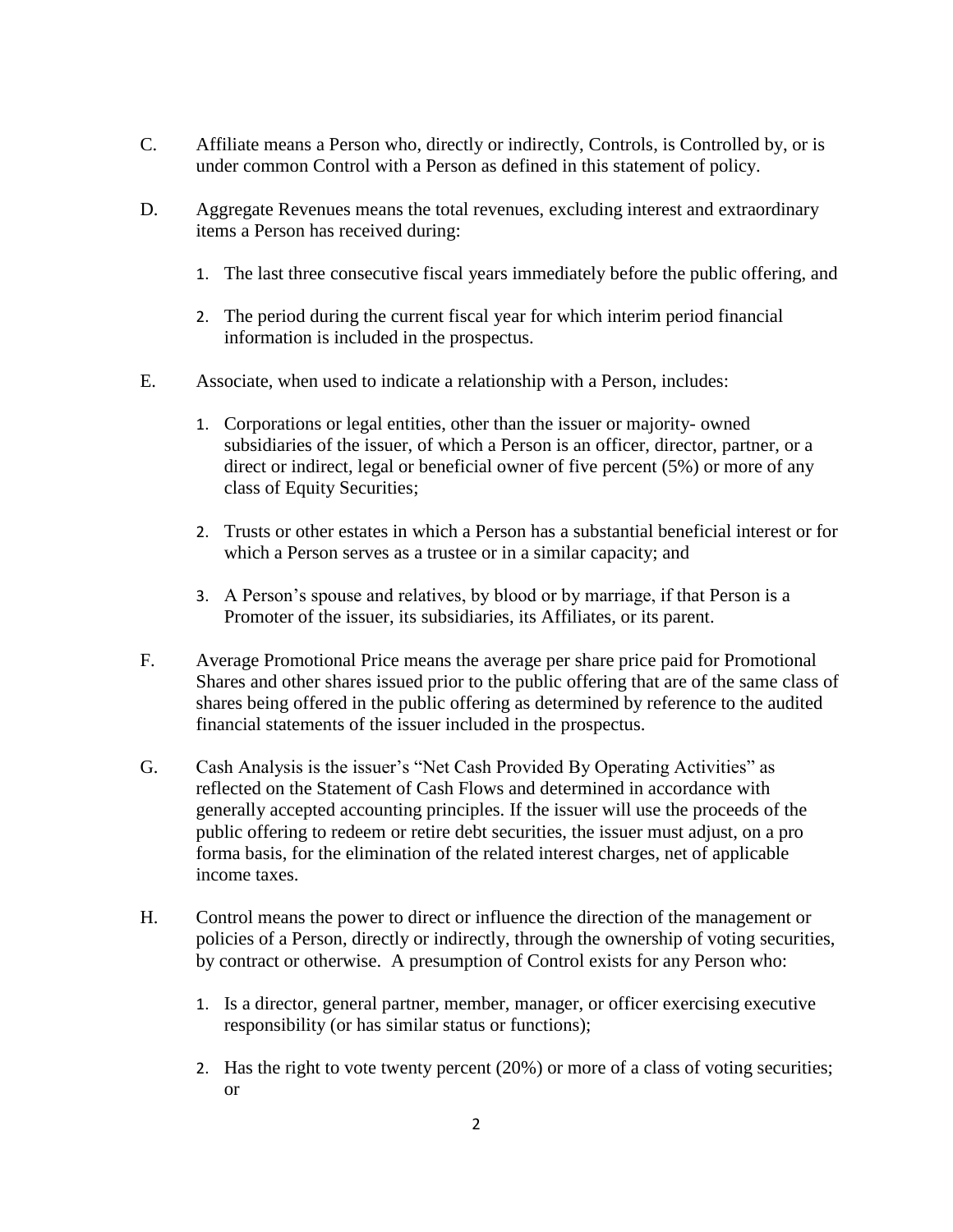- 3. In the case of a partnership or limited liability company, has contributed or has the right to receive upon dissolution twenty percent (20%) or more of the capital.
- I. Disclosure Document means a prospectus, information statement, offering circular or other offering document.
- J. Equity Securities include shares of common stock or similar securities, convertible securities, and warrants, and options or rights that may be converted into or exercised to purchase shares of common stock or similar securities.
- K. Escrow Agent means:
	- 1. A financial institution whose principal place of business and domicile is in the United States or Canada and that is not affiliated with the issuer, its Promoters, or Associates. A financial institution may act as an Escrow Agent even if the issuer, its Promoters or Associates are its customers.
	- 2. An attorney or certified public accountant, provided that the attorney or certified public accountant:
		- i. Is not affiliated with the issuer, its Promoters, or their Associates;
		- ii. Is licensed to do business in the state in which the attorney or certified public accountant practices; and
		- iii. Can demonstrate adequate insurance or can provide a fidelity bond.
- L. Impoundment Agent means a depository institution as defined in Section 102(5) of the Uniform Securities Act of 2002 that is domiciled and whose principal place of business is located in the United States or Canada.
- M. Independent Director means a member of an issuer's board of directors who:
	- 1. Does not receive, other than in the director's capacity as a member of the board of directors or a board committee, any consulting, advisory or other compensatory fee from the issuer, its subsidiaries, or their Affiliates or Associates;
	- 2. Has not received any compensation or fees from the issuer, its subsidiaries, Affiliates, or Associates within the last two years other than in the director's capacity as a member of the board of directors or a board committee;
	- 3. Other than serving as a director of the issuer, is not a Promoter as defined below; and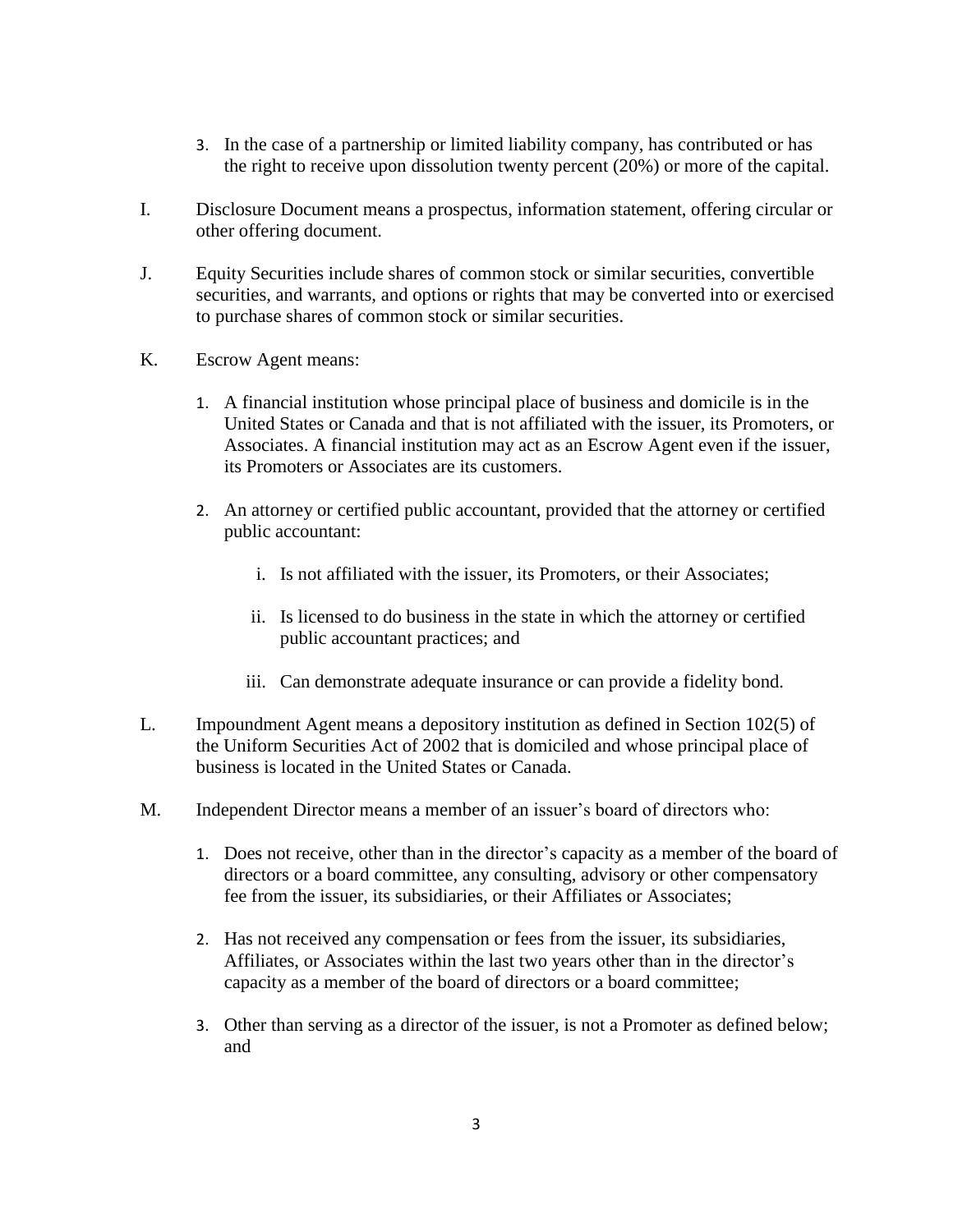- 4. Does not have a material business or professional relationship with the issuer or any of its Affiliates or Associates. For purposes of determining whether or not a business or professional relationship is material, the gross revenue that the Independent Director derives from the issuer, its Affiliates and Associates is deemed material if it exceeds 5% of the Independent Director's:
	- i. Annual gross revenue, derived from all sources, during either of the last two years; or
	- ii. Net worth, on a fair market value basis.
- N. Lock-In Agreement means an agreement entered into between an issuer and a Person as a condition of registration in which the Person agrees not to dispose of or otherwise transfer Equity Securities the Person received from the issuer or that the issuer granted to the Person.
- O. Net Earnings means the issuer's after-tax earnings, excluding extraordinary and nonrecurring items, determined in accordance with generally accepted accounting principles.
- P. Person means an individual, corporation, business trust, estate, trust, partnership, limited liability company, limited liability partnership, association, joint venture, government; governmental subdivision, agency, or instrumentality; public corporation; or any legal or commercial entity.
- Q. Promoter:
	- 1. Includes a Person who:
		- i. Alone or in conjunction with one or more Persons, directly or indirectly, took the initiative in founding or organizing the issuer or Controls the issuer;
		- ii. Directly or indirectly, receives, as consideration for property or for services rendered, five percent (5%) or more of any class of the issuer's Equity Securities or five percent (5%) or more of the proceeds from the sale of any class of the issuer's Equity Securities;
		- iii. Is an officer or director for the issuer;
		- iv. Legally or beneficially owns, directly or indirectly, five percent (5%) or more of any class of the issuer's Equity Securities; or
		- v. Is an Affiliate or an Associate of a Person specified in paragraphs i through iv, above.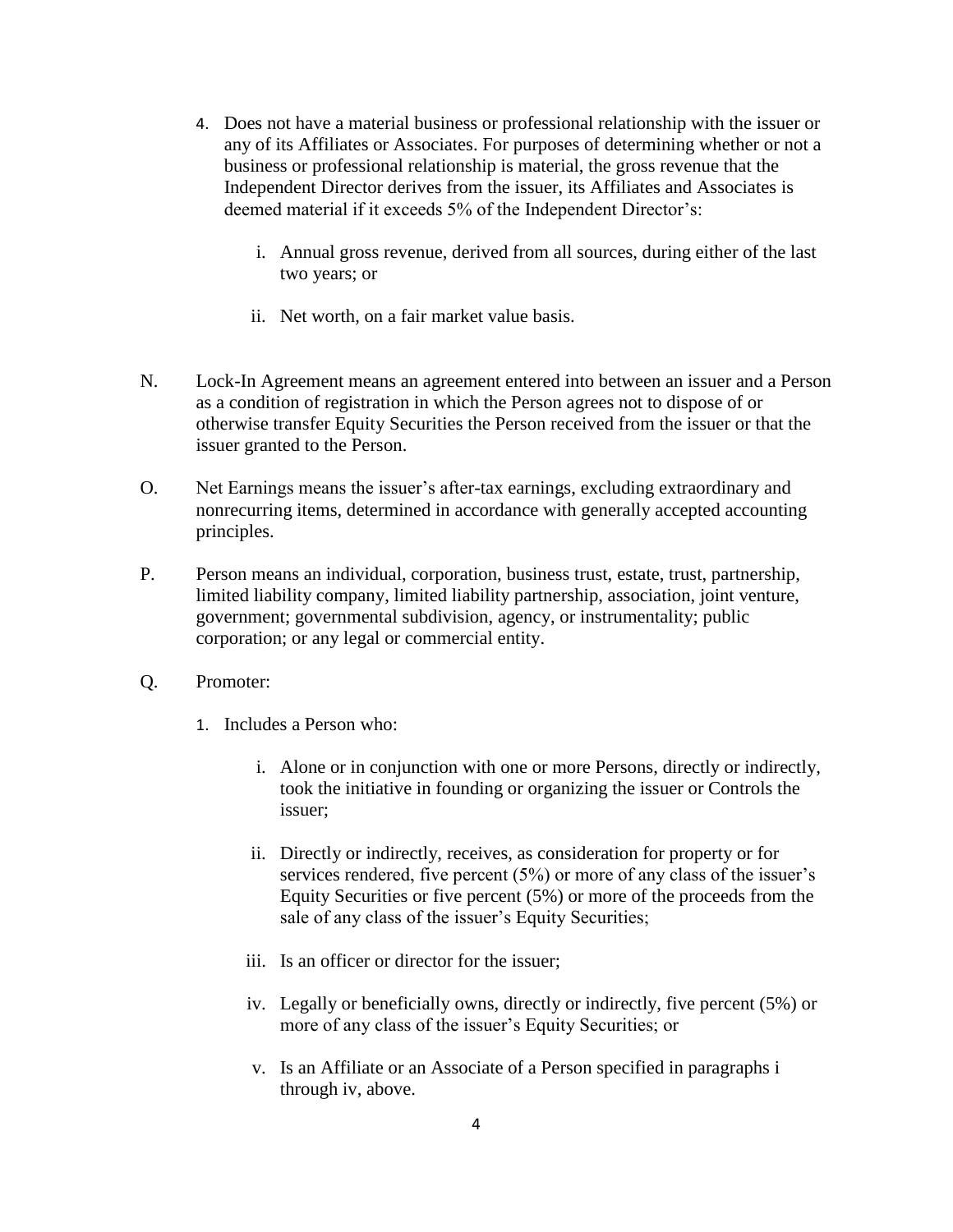- 2. Does not include:
	- i. A Person who receives securities or proceeds solely as underwriting compensation unless that Person otherwise comes within the term;
	- ii. An Unaffiliated Institutional Investor, who purchased the issuer's Equity Securities more than one year prior to the filing date of the issuer's registration statement; or
	- iii. At the Administrator's discretion, an Unaffiliated Institutional investor, who purchased the issuer's Equity Securities on an arm's-length basis within one year prior to the filing date of the issuer's registration statement.
- R. Promoters' Equity Investment means the total of cash and assets Promoters contributed to the issuer, provided that the Administrator accepts the value of the tangible or intangible assets.
- S. Promotional Or Development Stage Company means an issuer:
	- 1. That is not listed, or authorized for listing, on the New York Stock Exchange, the American Stock Exchange , the NASDAQ Global Market, or a securities exchange that the Securities and Exchange Commission determines under Section 18(b)(1) of the Securities Act of 1933 has substantially similar listing standards;
	- 2. That has had annual Net Earnings for each of the last two (2) consecutive fiscal years before the public offering that have been less than five percent (5%)of the aggregate public offering; or
	- 3. That has had average, annual Net Earnings for the last five (5) fiscal years before the public offering that have been less than five percent (5%) of the aggregate public offering.
- T. Promotional Shares mean Equity Securities that:
	- 1. A Promotional Or Development Stage Company has issued within five (5) years before the filing of the registration statement or will issue to its Promoters for cash or other consideration, including services rendered, patents, copyrights, and other intangibles; or
	- 2. An issuer that is not a Promotional Or Development Stage Company has issued within three (3) years before the filing of the registration statement or will issue to Promoters for cash or other consideration, including services rendered, patents, copyrights and other intangibles.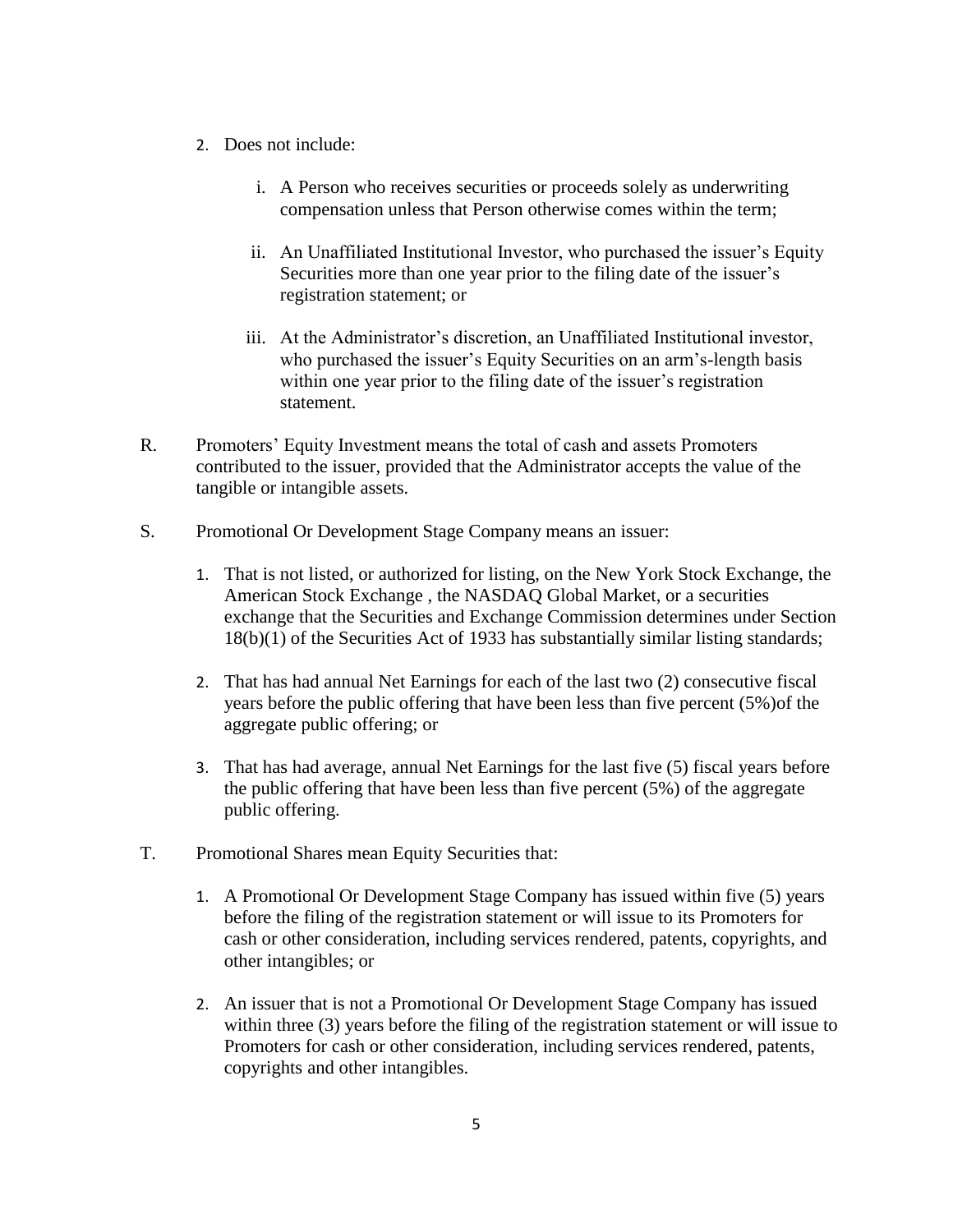- U. Public Offering Price means the per share price at which a Promotional Or Development Stage Company proposes to offer Equity Securities to the public.
- V. Unaffiliated Institutional Investor means the following investors if not Affiliated with the issuer:
	- 1. An institutional investor as defined in Section 102(11) of the Uniform Securities Act of 2002; and
	- 2. A business development Company as defined in Section  $2(a)(48)$  of the Investment Company Act of 1940.
- W. Underwriter means any Person that has agreed with the issuer or with another Person on whose behalf a distribution is to be made:
	- 1. To purchase securities for distribution;
	- 2. To distribute securities on behalf of the issuer or other Person; or
	- 3. To manage or supervise a distribution of securities on behalf of the issuer or other Person.
- X. Underwriting and Selling Expenses means the expenses directly or indirectly incurred in the sale of registered securities, including, but not limited to the following:
	- 1. Commissions to Underwriters or broker dealers;
	- 2. Non-accountable fees or expenses to be paid to Underwriters or broker-dealers;
	- 3. The value of Underwriter's warrants;
	- 4. Rights of first refusal, to be valued at 1% of the public offering or the amount payable to the underwriter if the issuer terminates the right of first refusal;
	- 5. Solicitation fees payable to the underwriter, to be valued at the lesser of actual cost or 1% of the public offering if the fees are payable within one year of the offering;
	- 6. Fees payable to an underwriter under financial consulting or financial advisory agreements, or any other similar type of agreement, however designated, which shall be valued at actual cost, excluding financial consulting or financial advisory agreements that are entered into at least twelve months before the issuer files a registration statement with the Securities and Exchange Commission;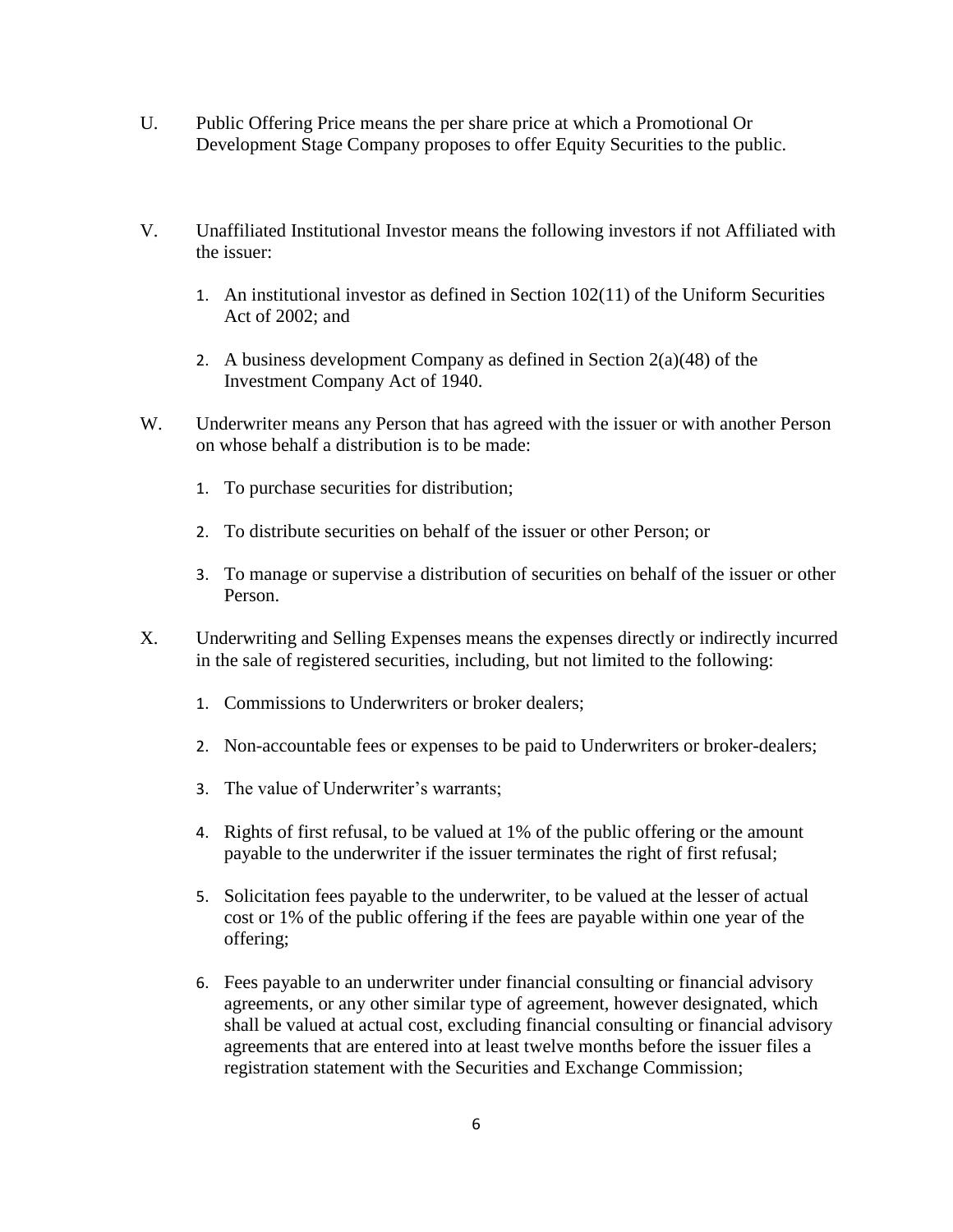- 7. Underwriter's due diligence expenses;
- 8. Payments made either six months prior to or required to be made six months following the public offering to investor relations firms that the Underwriter designated;
- 9. Other underwriting expenses incurred in connection with the public offering of securities that the Administrator determines;
- 10. Auditor's and accountant's fees;
- 11. Legal fees;
- 12. The cost of printing Disclosure Documents required to comply with securities laws and regulations;
- 13. Charges of transfer agents, registrars, indenture trustees, escrow holders, depositories, engineers, appraisers, and other experts;
- 14. The cost of authorizing and preparing the securities, including issue taxes and stamps;
- 15. Expenses incurred in connection with bridge financing in the twelve month period preceding a public offering of securities, including, but not limited to:
	- i. Direct expenses attributable to the financing, including interest charges, and underwriting expenses;
	- ii. The value of warrants and options; and
	- iii. Expenses attributable to the issuance of the securities that are not options, warrants, or convertible securities valued by the following formula:

(Public Offering Price per share – Cost per share) x Number of Securities Issued x 100 Aggregate Public Offering Proceeds; and

- 16. Other cash expenses incurred in connection with the public offering of securities as determined by the Administrator.
- Y. Unsound Financial Condition means:
	- 1. The auditor's report accompanying the issuer's financial statements contains an explanatory paragraph or qualification regarding the issuer's ability to continue as a going concern; or
	- 2. One or more of the following applies: